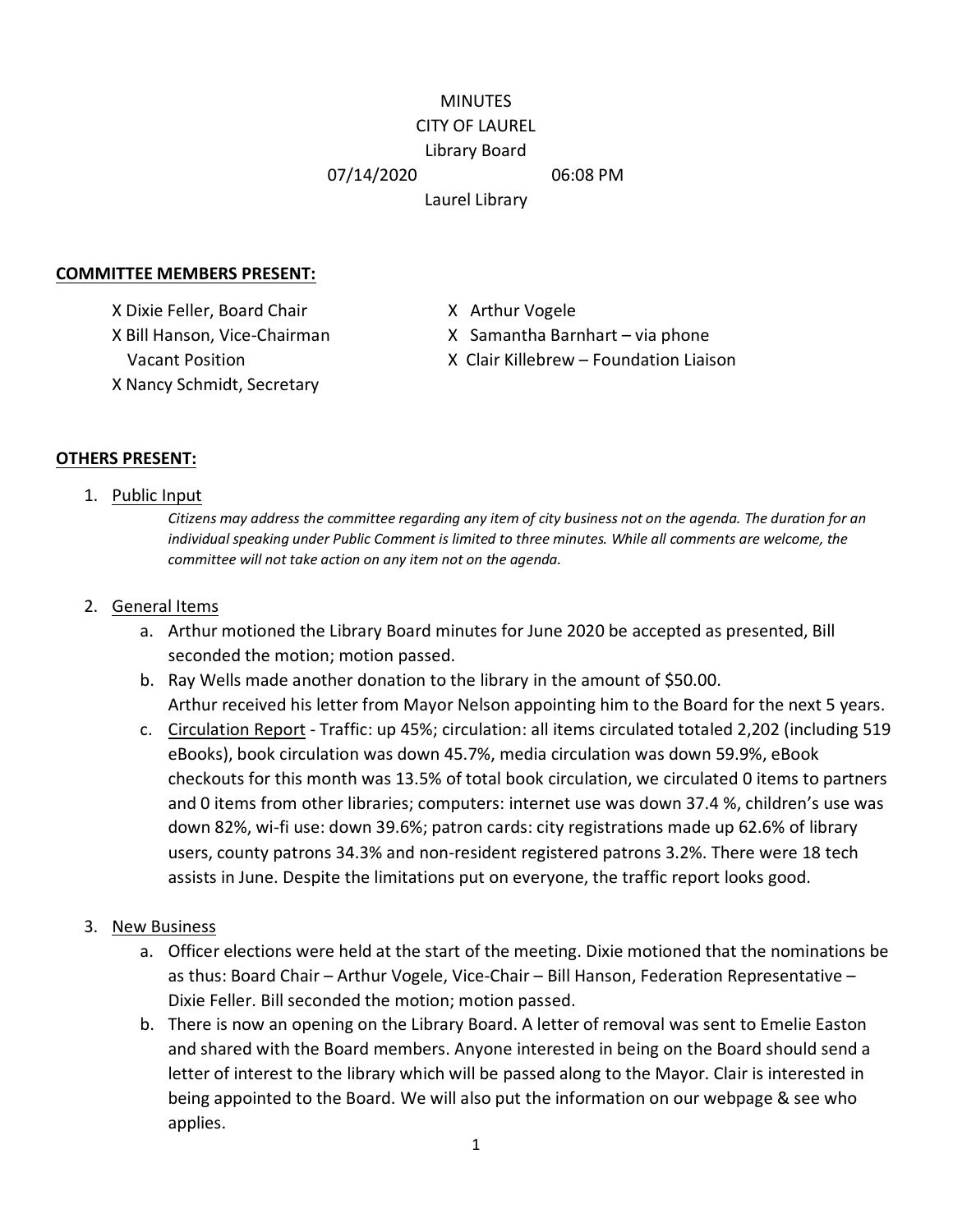- c. We need to plan for a fall book sale. The shed is full & more donations keep coming in. The sale can take place in September, October, or November. We can set the date and move if further COVID restrictions are put back into place. The set is October  $18<sup>th</sup> - 24<sup>th</sup>$ , tentatively.
- d. We have requests for use of our community room now that we are 'open' again. Some of the guitar players want to start having lessons again. Bob Engel isn't planning on teaching again, but the students have asked Pat Kukes to take over the lessons. The book club met for the first time in 4 months and they sat outside for their discussion. The bunco players are also calling regularly to see if they can start meeting again. As a group, the Board members feel that meetings can take place if there are fewer than 10 people attending, and they can safely distance. If they don't want to follow the guidelines, they won't be able to meet. If we get pushback from anyone, the Board will allow us to stop all meetings.
- e. It has been over 5 years since we've updated the bylaws for the Library Board of Trustees. Changes to the bylaws were discussed at length. Arthur motioned that we make the proposed changes if they are in accordance with the Administrative Rules of Montana. Bill seconded the motion; motion passed.
- f. Library staff is trying to 'encourage' patrons to wear masks, but we are getting some resistance. A patron that strongly objects to wearing a mask has written a letter outlining his reasons for not wearing a mask. A mask policy has been created and shared with the Board. The policy was created with input from library staff to help address their concerns. For those that state they have a medical reason for not wearing a mask, we can ask for a medical certificate stating they don't need to wear a mask, but we aren't allowed to ask what the condition is. We have other accommodations in place for those refusing to wear a mask. Arthur motioned the mask policy be adopted, Sam seconded the motion; motion passed.

## 4. Old Business

- a. With concerns about COVID-19 still abounding across the state, it was decided that the library will keep its hours limited to being open until 6:00 pm. We always want at least 2 staff on shift to avoid issues with patrons being unruly or refusing to follow our guidelines. We may have to make some decisions regarding COVID-19 on the fly without having time to consult the Board members.
- b. Currently there haven't been any budget updates. Nancy attended the Budget/Finance Committee meeting to explain how she came up with the figures she turned into Mayor Nelson and Clerk Treasurer Langve. As part of our budgeting process the Board voted to drop our participation in Ancestry Library Edition and Heritage Quest. It was costing us \$6.85 per search to continue offering these databases. Arthur motioned that we drop ALE & HQ, Sam seconded the motion; motion passed.
- c. Over 2,000 meals were served in June from the library parking lot. The school district offers breakfast and lunch 3 times per week. On Monday and Wednesday, students receive two breakfasts and two lunches. On Friday, they receive three meals of each – breakfast and lunch.
- d. We've had 45 patrons signed up for the Summer Reading Program via Read2Squared. There have been 40, 700 minutes read, 478 games completed online, 85 prizes and 164 badges won.